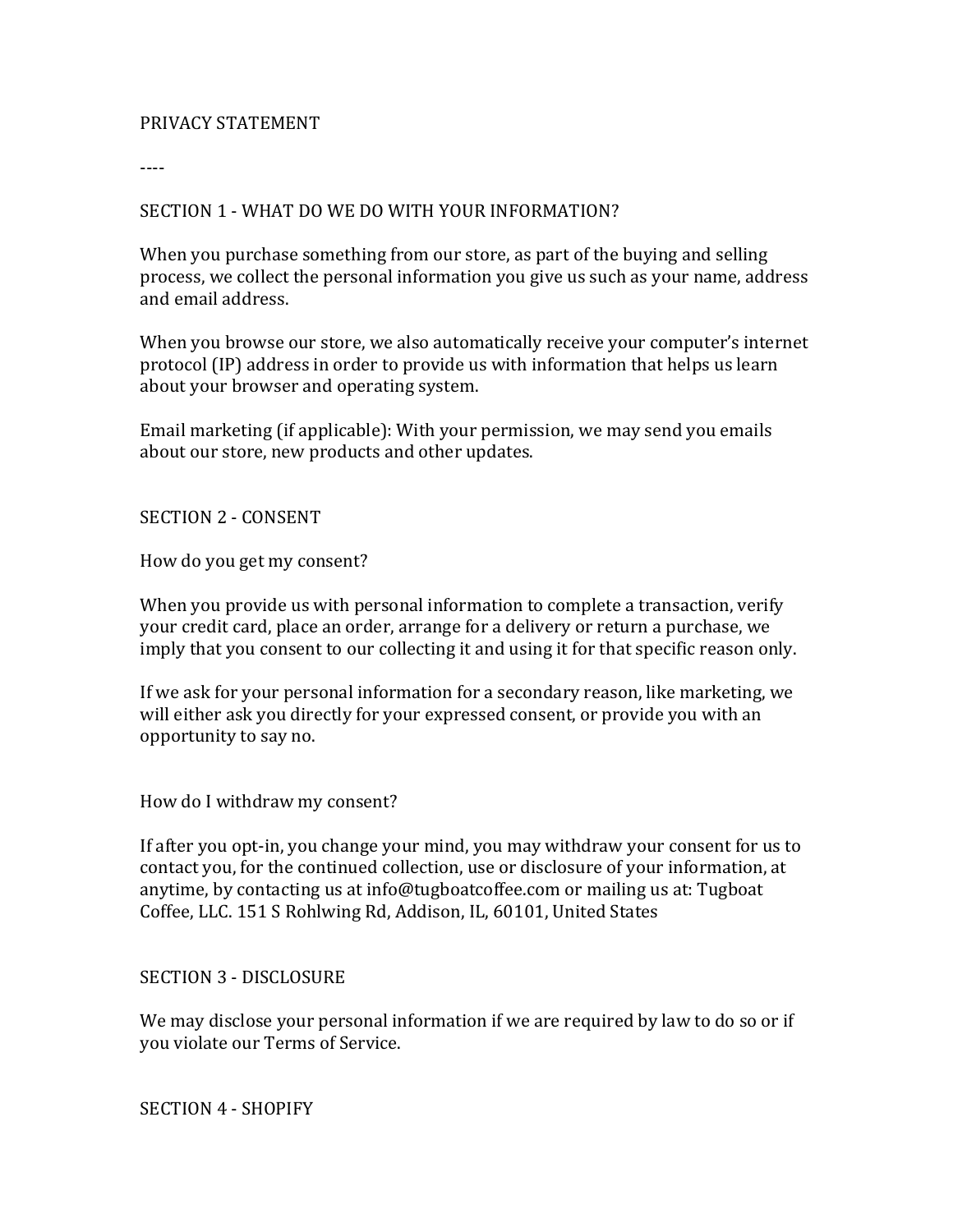Our store is hosted on Shopify Inc. They provide us with the online e-commerce platform that allows us to sell our products and services to you.

Your data is stored through Shopify's data storage, databases and the general Shopify application. They store your data on a secure server behind a firewall.

## Payment:

If you choose a direct payment gateway to complete your purchase, then Shopify stores your credit card data. It is encrypted through the Payment Card Industry Data Security Standard (PCI-DSS). Your purchase transaction data is stored only as long as is necessary to complete your purchase transaction. After that is complete, your purchase transaction information is deleted.

All direct payment gateways adhere to the standards set by PCI-DSS as managed by the PCI Security Standards Council, which is a joint effort of brands like Visa, MasterCard, American Express and Discover.

PCI-DSS requirements help ensure the secure handling of credit card information by our store and its service providers.

For more insight, you may also want to read Shopify's Terms of Service here or Privacy Statement here.

## SECTION 5 - THIRD-PARTY SERVICES

In general, the third-party providers used by us will only collect, use and disclose your information to the extent necessary to allow them to perform the services they provide to us.

However, certain third-party service providers, such as payment gateways and other payment transaction processors, have their own privacy policies in respect to the information we are required to provide to them for your purchase-related transactions.

For these providers, we recommend that you read their privacy policies so you can understand the manner in which your personal information will be handled by these providers.

In particular, remember that certain providers may be located in or have facilities that are located in a different jurisdiction than either you or us. So if you elect to proceed with a transaction that involves the services of a third-party service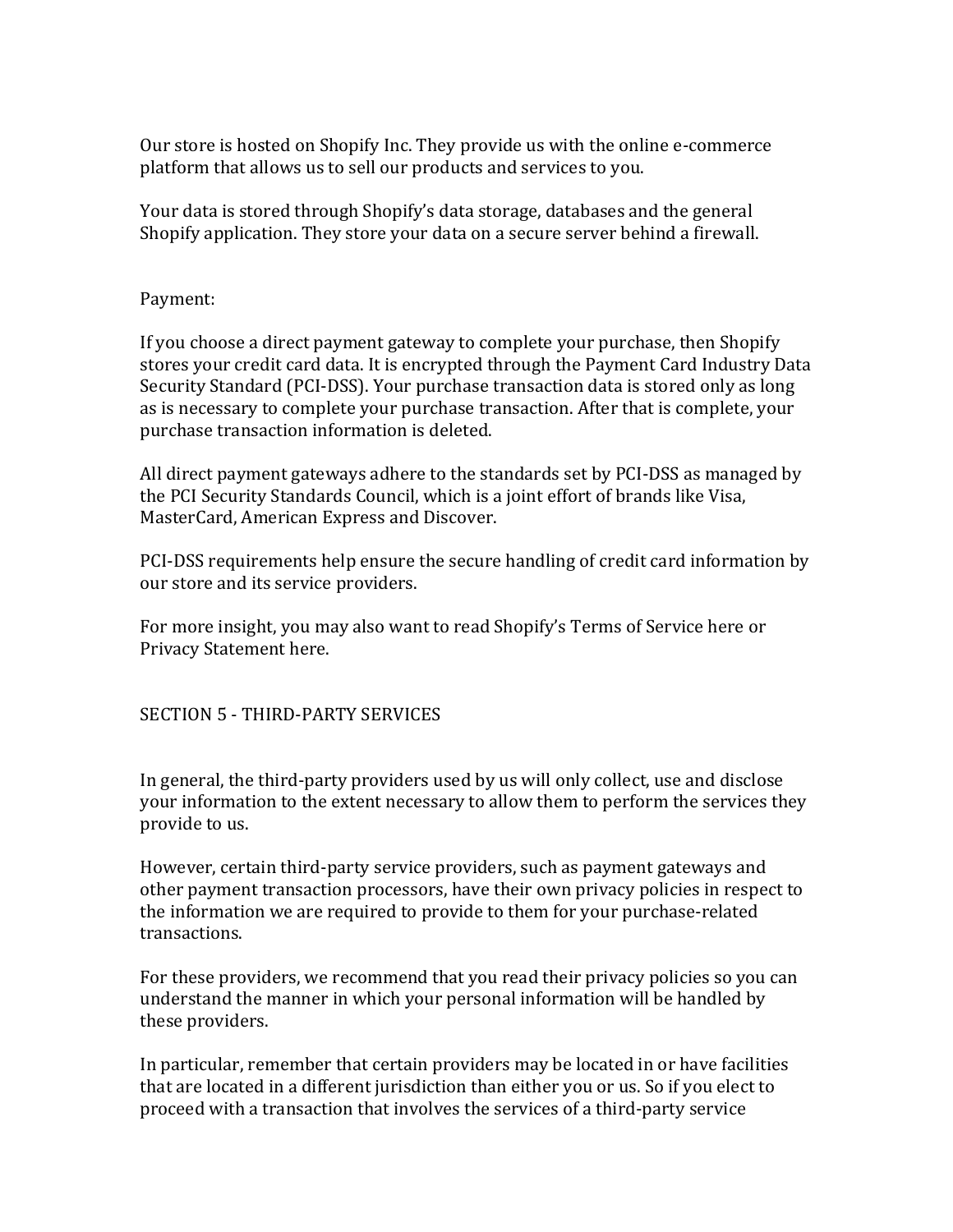provider, then your information may become subject to the laws of the  $j$ urisdiction $(s)$  in which that service provider or its facilities are located.

As an example, if you are located in Canada and your transaction is processed by a payment gateway located in the United States, then your personal information used in completing that transaction may be subject to disclosure under United States legislation, including the Patriot Act.

Once you leave our store's website or are redirected to a third-party website or application, you are no longer governed by this Privacy Policy or our website's Terms of Service.

## Links

When you click on links on our store, they may direct you away from our site. We are not responsible for the privacy practices of other sites and encourage you to read their privacy statements.

## SECTION 6 - SECURITY

To protect your personal information, we take reasonable precautions and follow industry best practices to make sure it is not inappropriately lost, misused, accessed, disclosed, altered or destroyed.

If you provide us with your credit card information, the information is encrypted using secure socket layer technology (SSL) and stored with a AES-256 encryption. Although no method of transmission over the Internet or electronic storage is  $100\%$ secure, we follow all PCI-DSS requirements and implement additional generally accepted industry standards.

# SECTION 7 - AGE OF CONSENT

By using this site, you represent that you are at least the age of majority in your state or province of residence, or that you are the age of majority in your state or province of residence and you have given us your consent to allow any of your minor dependents to use this site.

# SECTION 8 - CHANGES TO THIS PRIVACY POLICY

We reserve the right to modify this privacy policy at any time, so please review it frequently. Changes and clarifications will take effect immediately upon their